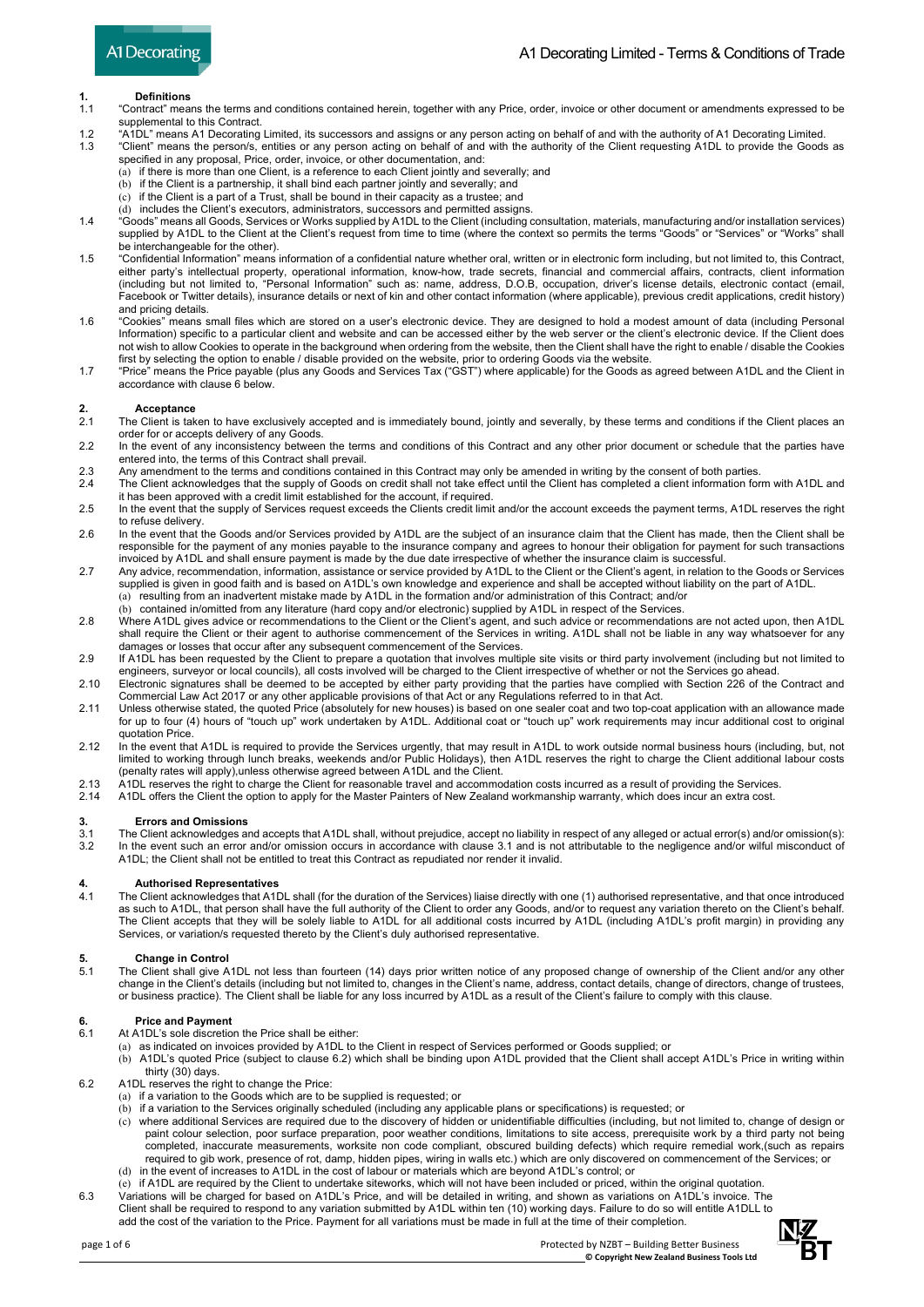

### A1 Decorating Limited - Terms & Conditions of Trade

- 6.4 At A1DL's sole discretion a non-refundable deposit may be required.<br>6.5 Time for payment for the Services being of the essence, the Price wi
	- Time for payment for the Services being of the essence, the Price will be payable by the Client on the date/s determined by A1DL, which may be: (a) on completion of the Services; or
		- (b) by way of progress payments in accordance with A1DL's specified progress payment schedule. Such progress payment claims may include the reasonable value of authorised variations and the value of any Goods delivered to the worksite but not yet installed; or
		- (c) the date specified on any invoice or other form as being the date for payment; or
		- (d) failing any notice to the contrary, the date which is seven (7) days following the date of any invoice given to the Client by A1DL. or (e) immediately payable at the time the Client places an order for any non-stock list item or bespoke Goods that A1DL must pay to any third-party supplier
- 6.6 Payment may be made by electronic/on-line banking, cheque, bank cheque, EFTPOS or credit card (a surcharge per transaction may apply) or by any other method as agreed to between the Client and A1DL.
- 6.7 A1DL may in its discretion allocate any payment received from the Client towards any invoice that A1DL determines and may do so at the time of receipt or at any time afterwards. On any default by the Client A1DL may re-allocate any payments previously received and allocated. In the absence of any payment allocation by A1DL, payment will be deemed to be allocated in such manner as preserves the maximum value of A1DL's Purchase Money Security Interest (as defined in the PPSA) in the Goods.
- 6.8 The Client shall not be entitled to set off against, or deduct from the Price, any sums owed or claimed to be owed to the Client by A1DL nor to withhold payment of any invoice because part of that invoice is in dispute, unless the request for payment by A1DL is a claim made under the Construction Contracts Act 2002.
- 6.9 Unless otherwise stated the Price does not include GST. In addition to the Price, the Client must pay to A1DL an amount equal to any GST A1DL must pay for any supply by A1DL under this or any other agreement for the sale of the Goods. The Client must pay GST, without deduction or set off any other amounts, at the same time and on the same basis as the Client pays the Price. In addition, the Client must pay any other taxes and duties that may be applicable in addition to the Price except where they are expressly included in the Price.

# **7.** Provision of the Services<br>**7.1** Subject to clause 7.2 it is A1D

- 7.1 Subject to clause 7.2 it is A1DL's responsibility to ensure that the Services start as soon as it is reasonably possible.<br>7.2 The Services' commoncement date will be put back and the completion date extended by whateve
	- The Services' commencement date will be put back and the completion date extended by whatever time is reasonable in the event that A1DL claims an extension of time (by giving the Client written notice) where completion is delayed by an event beyond A1DL's control, including but not limited to: (a) extreme weather or temperature; or
		- (b) delays caused by third party contractors engaged by the Client; or
		- (c) any failure by the Client to:
			- (i) select; or
			- $(iii)$  have the site ready for the Services; or  $(iii)$  notify A1DL that the site is ready.
			- notify A1DL that the site is ready.
- 7.3 Any costs incurred by A1DL (e.g. standing time incurred), in relation to clause 7.2 will be passed on to the Client.<br>7.4 The Client acknowledges and accents that where the Client wishes to postpone the Senvices, that A
- The Client acknowledges and accepts that where the Client wishes to postpone the Services, that A1DL must be notified in writing within twenty-four (24) hours of the proposed commencement date as agreed to between both parties. Where such notice is received outside of this timeframe, A1DL reserves the right to charge a reasonable fee for the delay in the commencement of the Services.
- 7.5 A1DL may deliver the Services by separate instalments. Each separate instalment shall be invoiced and paid in accordance with the provisions in these terms and conditions.
- 7.6 Any time specified by A1DL for delivery of the Services is an estimate only and A1DL will not be liable for any loss or damage incurred by the Client as a result of delivery being late. However, both parties agree that they shall make every endeavour to enable the Services to be supplied at the time and place as was arranged between both parties. In the event that A1DL is unable to supply the Services as agreed solely due to any action or inaction of the Client, then A1DL shall be entitled to charge a reasonable fee for re-supplying the Services at a later time and date, and/or for storage of the Goods and any agreed delivery deadlines must be extended accordingly.

## **8. Dimensions, Plans and Specifications**<br>**8.1 A1DL** shall be entitled to rely on the accuracy

- A1DL shall be entitled to rely on the accuracy of any plans, specifications and other information provided by the Client. The Client acknowledges and agrees that if any of this information provided by the Client is inaccurate, A1DL accepts no responsibility for any loss, damages, or costs however resulting from these inaccurate plans, specifications, or other information.
- 8.2 Where the Client is to supply A1DL with any design specifications (including, but not limited to CAD drawings) the Client shall be responsible for providing accurate data. A1DL shall not be liable whatsoever for any errors in the Services that are caused by incorrect or inaccurate data being supplied by the Client.
- 8.3 In the event the Client gives information relating to measurements and quantities of Goods required in completing the Services, it is the Client's responsibility to verify the accuracy of the measurements and quantities, before the Client or A1DL places an order based on these measurements and quantities. A1DL accepts no responsibility for any loss, damages, or costs however resulting from the Client's failure to comply with this clause.

### **9. Access**

The Client shall ensure that A1DL has always clear and free access to the worksite to enable them to undertake the Services and that such access is suitable to accept the weight of laden trucks or other lorry types as deemed necessary by A1DL. A1DL shall not be liable for any loss or damage to the worksite (including, without limitation, damage to pathways, trees, plants, shrubs, driveways and concreted or paved or grassed areas) unless due to the negligence of A1DL or its contractors.

- **10. Risk** If A1DL retains ownership of the Goods under clause 15 then where A1DL is supplying Goods only, all risk for the Goods shall immediately pass to the Client on delivery and the Client must insure the Goods on or before delivery. Delivery of the Goods shall be deemed to have taken place immediately at the time that the Goods are delivered by A1DL or A1DL's nominated carrier to the Client's nominated delivery address (even if the Client is not present at the address).
- 10.2 If any of the Goods are damaged or destroyed following delivery, but prior to ownership passing to the Client, A1DL is entitled to receive all insurance proceeds payable for the Goods. The production of these terms and conditions by A1DL is sufficient evidence of A1DL's rights to receive the insurance proceeds without the need for any person dealing with A1DL to make further enquiries.
- 10.3 A1DL reserves the right to inspect the worksite prior to the commencement of the Services to establish the condition of the worksite where the Services are to be provided will be of sound substructure, that is able to withstand such installation. Where consultation with engineers or other appropriate third parties is required, all costs will be borne by the Client.
- 10.4 The Client warrants that any structures to which the Goods are to be affixed can withstand the installation thereof and are of suitable capacity to handle the Goods once installed. If for any reason (including the discovery of asbestos, defective or unsafe structures or risk) that A1DL, or A1DL employees, reasonably form the opinion that the Client's premises is not safe for the Services to proceed then A1DL shall be entitled to delay the provision of the Services (in accordance with clause 7.2) until A1DL is satisfied that it is safe for the installation to proceed.
- 10.5 Where the Client has supplied Goods for A1DL to complete the Services, the Client acknowledges that it accepts responsibility for the suitability of purpose, quality, and any faults inherent in those Goods. However, if in A1DL's opinion, it is believed that the Goods supplied will not conform to New Zealand regulations, then A1DL shall be entitled, without prejudice, to halt the Services until the appropriate conforming Goods are sourced and all costs associated with such a change to the plans will be invoiced in accordance with clause 6.2.
- 10.6 The Client acknowledges that it is their responsibility to remove (or provide adequate dustsheets to protect the Client's) furniture, furnishings or personal goods from the vicinity of the Services and agrees that A1DL shall not be liable for any damage attributed to dust or damage caused by any sanding process through the Client's failure to comply with this clause. Flaking or crumbling walls should be temporarily covered by the Client until the coatings are dry.
- 10.7 The Client acknowledges that A1DL shall be indemnified for any claims made where colour fade occurs due to paint chosen by the Client that have less than 40% light reflectance (LRV) as these are inclined to fade more readily than those colours with a greater LRV.
- 10.8 The Client acknowledges and accepts that any faults with underlying surfaces / structures or where A1DL has been requested to perform remedial work on damaged structures, evidence of repairs may be apparent and may affect the finish of the completed Services.
- 10.9 The Client acknowledges that Goods supplied may: (a) exhibit variations in shade, colour, texture, surface, and finish and may fade or change colour over time; and (b) expand, contract, or distort as a result of exposure to heat, cold, weather; and

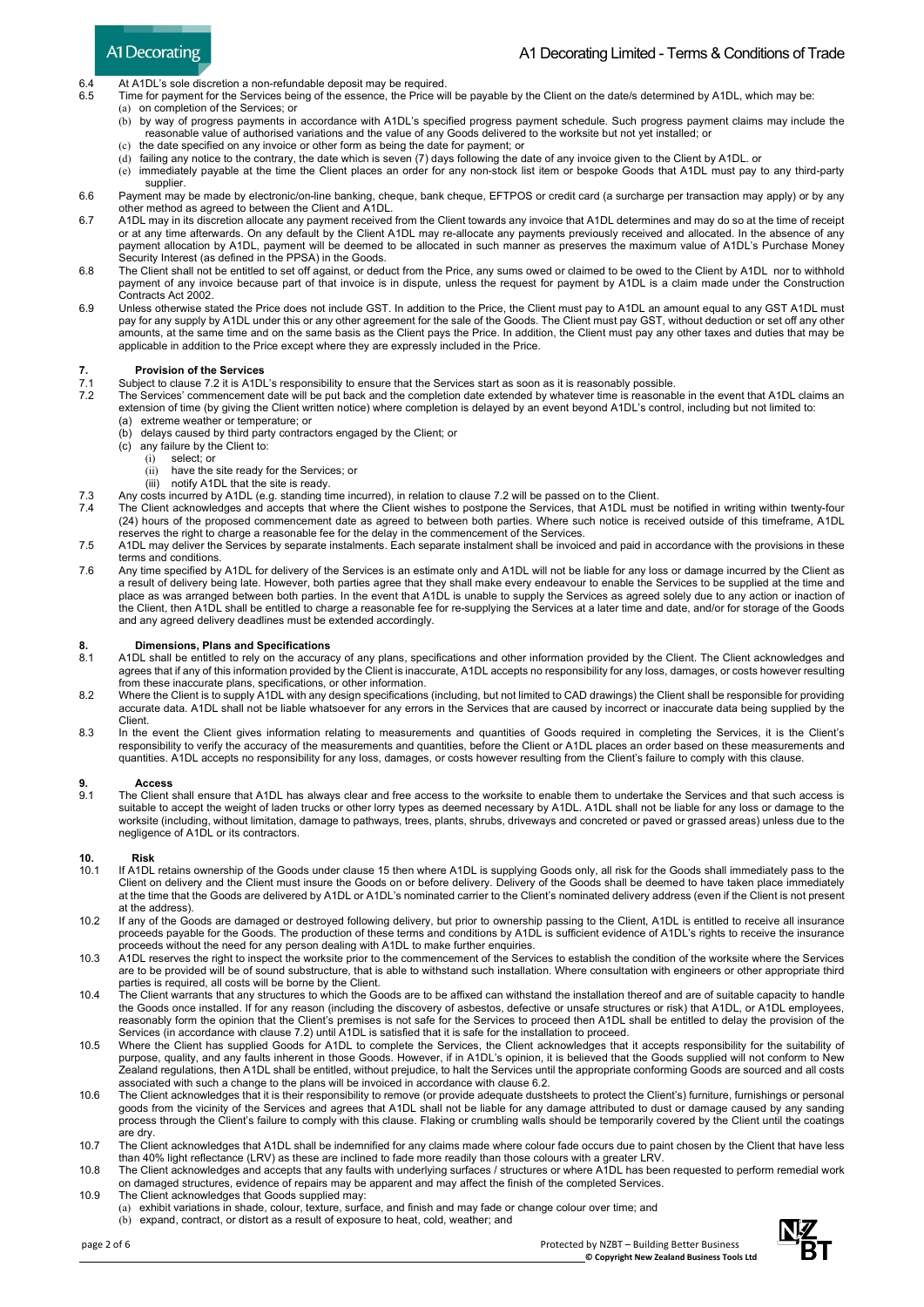

- mark or stain if exposed to certain substances; and
- be damaged or disfigured by impact or scratching.
- 10.10 A1DL offers no guarantee against the following defects or damage that may occur naturally in the Services over time:
	- cracking of paint over plaster where the wrong paints are used for coating; or
	- (b) delaminating of the plaster caused by hydroscopic movement or dampness in the substrate; or
	- (c) damage caused by contact with chemicals, solvents, oils, or any other substances; or
	- (d) the occurrence of efflorescence and any detrimental effects this has on the appearance of the Services; or  $\overrightarrow{e}$ ) peeling, cracking, or flaking caused by the environment, house movement or other external factors.
- 10.11 A1DL shall not be held liable for:
	- (a) any pre-existing damages discovered by A1DL prior or during to commencement of the Services. The Client will be notified of any such discovery in writing; or
	- (b) inferior existing paintwork where A1DL's paint has bonded to the existing paintwork and weakened the previous paint causing any kind of flake, crack, blemish, blistering or delamination; or
	- (c) the quality of the Services if the Client does not follow A1DL's recommendations as to the number of coats of paint required to obtain the final finish if the Client chooses to accept a reduced Price based on fewer coats of paint; or
	- (d) delays caused by any other third party that impacts on the provision of the Services by A1DL.
- 10.12 Where A1DL requires that Goods, tools, paint etc. required for the Services be stored at the site, the Client shall supply A1DL a safe area for storage and shall take all reasonable efforts to protect all items from destruction, theft or damage. If any of the stored items are destroyed, stolen or damaged, then the cost of repair or replacement shall be the Client's responsibility
- 10.13 A1DL is responsible for the removal of rubbish from or clean-up of the building/construction site/s.<br>10.14 The Client acknowledges that they shall unless otherwise stated:
- 
- 10.14 The Client acknowledges that they shall unless otherwise stated: (a) provide hoisting or lifting equipment and/or have erected scaffolding to enable the Services to be undertaken (where in A1DL's opinion it is deemed necessary). Any hoisting or lifting equipment or scaffolding must comply with industry safety standards and any person erecting the scaffolding shall be suitably qualified to ensure its safe and proper erection, and where necessary, shall hold a current certificate of competency and/or be fully licensed; and
	- supply all the necessary facilities required for the installation of the Goods and / or provision of the Services (including but, not limited to electricity, temporary lighting, unloading, and lifting facilities); and
	- extinguish all naked flames prior to coating including but not limited to pilot lights, heaters etc; and
	- (d) be wholly responsible for animals and/or children on the worksite.
- 10.15 The Client warrants that no other tradesmen interfere with any Services and/or Goods supplied under this Contract. A1DL shall not be liable for any costs, damages or loss however arising from the Client's failure to comply with this clause.
- 10.16 Timber is a natural product and as such may exhibit variations in texture, colour, surface, shade, finish, markings, veining and contains natural fissures, occlusions, and indentations. Whilst A1DL will make every effort to match sales samples to the finished Goods, A1DL accepts no liability whatsoever where such samples differ to the finished Goods supplied.
- 10.17 A1DL gives no guarantee (expressed or implied) as to the length of time the plastering curing process will take and / or against cracking that may occur naturally in the Goods, any curing times expressed by A1DL, must be adhered to by the Client, non compliance to this clause may incur additional costs to the Client.
- 10.18 Where A1DL has effected delivery (all risk passes to the Client as per clause 10.1) and the Client claims the Goods have been stolen, it shall be The Client's responsibility to contact the police, and shall not excuse the Client from fulfilling their financial obligations under this Contract.
- 10.19 A1DL shall be entitled to rely on the accuracy of any surveyed boundary lines, plans, specifications, and other information supplied by the Client. The Client acknowledges and agrees that if any of this information is inaccurate, A1DL accepts no responsibility for any loss, damages, or costs resulting from this inaccurate information.

### **11. Asbestos/Hazardous Materials**

- 11.1 Prior to A1DL commencing any Services the Client must advise A1DL of the precise location of all known Asbestos/Hazardous Materials on the site and clearly mark the same. Removal from the site and the disposal of Asbestos/Hazardous Materials shall always be the Client's responsibility unless otherwise agreed in writing.
- 11.2 In the event that A1DL discovers Asbestos/Hazardous Materials whilst undertaking any Services A1DL shall immediately advise the Client of the same and shall be entitled to suspend the Services pending a risk assessment in relation to those materials. The Client shall be liable for all additional costs (howsoever arising) incurred by A1DL as a result of the discovery of Asbestos/Hazardous Materials and/or any suspension of Services in relation thereto. 11.3 Where A1DL agrees to remove any Asbestos/Hazardous Materials on the Client's behalf this shall be treated as a variation as per clause 6.2.

**12. Excess Materials**<br>12.1 On agreement betwe 12.1 On agreement between the parties, excess materials will remain the property of A1DL and shall be removed on completion of the Services, unless the materials have become fixtures. If required, the Client must return the materials to A1DL on request.

### **13. Compliance with Laws**

- The Client and A1DL shall comply with the provisions of all statutes, regulations and bylaws of government, local and other public authorities that may be applicable to the Services including any other Worksafe health and safety laws relating to worksites and any other safety standards or legislation.
- 13.2 The Client shall obtain (at the expense of the Client) all licenses and approvals that may be required for the Services. A1DL will require confirmation that all consents and approvals have been obtained by the Client prior to the commencement of the Services.
- 13.3 Notwithstanding clause 13.1 and pursuant to the Health & Safety at Work Act 2015 (the "HSW Act") A1DL agrees at all times to comply with sections 28 and 34 of the "HSW Act" with meeting their obligations for health and safety.

### **14.** Underground Locations<br>14.1 Prior to A1DL commencing

- Prior to A1DL commencing any work the Client must advise A1DL of the precise location of all underground services on the site and clearly mark the same. The underground mains & services the Client must identify include, but are not limited to, electrical services, gas services, sewer services, pumping services, sewer connections, sewer sludge mains, water mains, irrigation pipes, telephone cables, fibre optic cables, oil pumping mains, and any other services that may be on site.
- 14.2 Whilst A1DL will take all care to avoid damage to any underground services the Client agrees to indemnify A1DL in respect of all and any liability claims, loss, damage, costs and fines as a result of damage to services not precisely located and notified as per clause 14.1.

- **15.** Title<br>15.1 A1DL a
- 15.1 A1DL and the Client agree that ownership of the Goods shall not pass until: (a) the Client has paid A1DL all amounts owing to A1DL; and
	- (b) the Client has met all of its other obligations to A1DL.
- 15.2 Receipt by A1DL of any form of payment other than cash shall not be deemed to be payment until that form of payment has been honoured, cleared or recognised.
- 15.3 It is further agreed that:
	- (a) until ownership of the Goods passes to the Client in accordance with clause 15.1 that the Client is only a bailee of the Goods and unless the Goods have become fixtures must return the Goods to A1DL on request; and
	- (b) the Client holds the benefit of the Client's insurance of the Goods on trust for A1DL and must pay to A1DL the proceeds of any insurance in the event of the Goods being lost, damaged, or destroyed; and
	- (c) the production of these terms and conditions by A1DL shall be enough evidence of A1DL's rights to receive the insurance proceeds direct from the insurer without the need for any person dealing with A1DL to make further enquiries; and
	- (d) the Client must not sell, dispose, or otherwise part with possession of the Goods other than in the ordinary course of business and for market value. If the Client sells, disposes, or parts with possession of the Goods then the Client must hold the proceeds of any such act on trust for A1DL and must pay or deliver the proceeds to A1DL on demand; and
	- the Client should not convert or process the Goods or intermix them with other goods but if the Client does so then the Client holds the resulting product on trust for the benefit of A1DL and must sell, dispose of or return the resulting product to A1DL as it so directs; and
	- (f) unless the Goods have become fixtures the Client irrevocably authorises A1DL to enter any premises where A1DL believes the Goods are kept and recover possession of the Goods; and

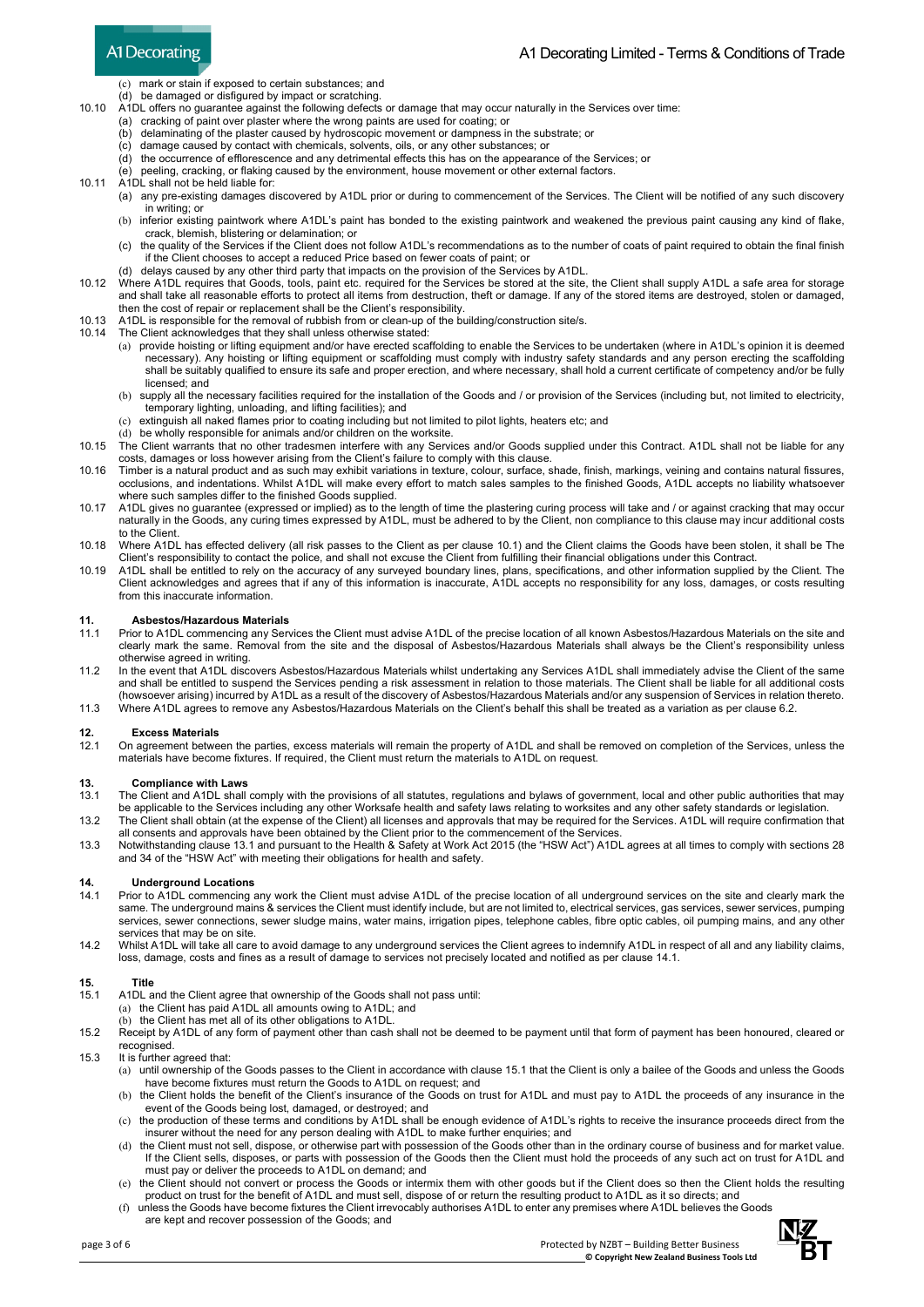

- A1 Decorating Limited Terms & Conditions of Trade
- (g) A1DL may recover possession of any Goods in transit whether delivery has occurred; and
- (h) the Client shall not charge or grant an encumbrance over the Goods nor grant nor otherwise give away any interest in the Goods while they remain the property of A1DL; and
- A1DL may commence proceedings to recover the Price of the Goods sold notwithstanding that ownership of the Goods has not passed to the Client.

- **16. Personal Property Securities Act 1999 ("PPSA")** 16.1 Upon assenting to these terms and conditions in writing the Client acknowledges and agrees that:
	- (a) these terms and conditions constitute a security agreement for the purposes of the PPSA; and
	- (b) a security interest is taken in all Goods and/or collateral (account being a monetary obligation of the Client to A1DL) for the Service –that have previously been supplied and that will be supplied in the future by A1DL to the Client.
- 16.2 The Client undertakes to:
	- (a) sign any further documents and/or provide any further information (such information to be complete, accurate and up to date in all respects) which
	- A1DL may reasonably require to register a financing statement or financing change statement on the Personal Property Securities Register; and<br>(b) indemnify, and upon demand reimburse, A1DL for all expenses incurred in reg Personal Property Securities Register or releasing any Goods charged thereby; and
	- (c) not register, or permit to be registered, a financing statement or a financing change statement in relation to the Goods and/or collateral (account) in favour of a third party without the prior written consent of A1DL; and
	- (d) immediately advise A1DL of any material change in its business practices of selling Goods which would result in a change proceeds derived from such sales
- 16.3 A1DL and the Client agree that nothing in sections 114(1)(a), 133 and 134 of the PPSA shall apply to these terms and conditions.<br>16.4 The Client waives its rights as a debtor under sections 116, 120(2), 121, 125, 126,
- 16.4 The Client waives its rights as a debtor under sections 116, 120(2), 121, 125, 126, 127, 129, and 131 of the PPSA.
- 16.5 Unless otherwise agreed to in writing by A1DL, the Client waives its right to receive a verification statement in accordance with section 148 of the PPSA. 16.6 The Client shall unconditionally ratify any actions taken by A1DL under clauses 16.1 to 16.5.<br>16.7 Subject to any express provisions to the contrary (including those contained in this clause 16
- Subject to any express provisions to the contrary (including those contained in this clause 16), nothing in these terms and conditions is intended to have the effect of contracting out of any of the provisions of the PPSA.

### **17. Security and Charge**<br>**17.1** In consideration of A1DI

- 17.1 In consideration of A1DL agreeing to supply the Services, the Client charges all of its rights, title and interest (whether joint or several) in any land, realty or other assets capable of being charged, owned by the Client either now or in the future, to secure the performance by the Client of its obligations under these terms and conditions (including, but not limited to, the payment of any money).
- 17.2 The Client indemnifies A1DL from and against all A1DL's costs and disbursements including legal costs on a solicitor and own client basis incurred in exercising A1DL's rights under this clause.
- 17.3 The Client irrevocably appoints A1DL and each director of A1DL as the Client's true and lawful attorney/s to perform all necessary acts to give effect to the provisions of this clause 17 including, but not limited to, signing any document on the Client's behalf.

### 18. Defects<br>18.1 The Client

- 18.1 The Client shall inspect the Goods on delivery and shall within three (3) days of delivery (time being of the essence) notify A1DL of any alleged defect, shortage in quantity, damage, or failure to comply with the description or quote. The Client shall afford A1DL an opportunity to inspect the Goods within a reasonable time following delivery if the Client believes the Goods are defective in any way. If the Client shall fail to comply with these provisions the Goods shall be presumed to be free from any defect or damage. For defective Goods, which A1DL has agreed in writing that the Client is entitled to reject, A1DL's liability is limited to either (at A1DL's discretion) replacing the Goods or repairing the Goods.
- 18.2 Goods will not be accepted for return other than in accordance with 18.1 above.

- **19. Warranties** 19.1 Subject to the conditions of warranty set out in clause 19.2 A1DL warrants that if any defect in any workmanship of A1DL becomes apparent and is reported to A1DL within six (6) months of the date of delivery time then A1DL will either replace or remedy the workmanship. Upon such notification the Client must allow A1DL to first inspect the Goods or review the Services provided. If the Client has availed themselves of the Master Painters warranty as per clause 2.14, those warranty conditions will apply.
- 19.2 The conditions applicable to the warranty given by clause 19.1 are:
	- (a) the warranty shall not cover any defect or damage which may be caused or partly caused or arise through:
		- (i) failure on the part of the Client to properly maintain any Goods: or
		- (ii) failure on the part of the Client to follow any instructions or guideline provided by A1DL; or
		- (iii) any use of the Goods otherwise than for any other application specified on a quotation: or
		- (iv) the continued use of any Goods after any defect becomes apparent or would have become apparent to a reasonably prudent operator or user: or
		- (v) fair wear and tear, any accident or act of God (see clause 28.9).
	- (b) the warranty shall cease, and A1DL shall thereafter in no circumstances be liable under the terms of the warranty if the workmanship is repaired, altered or overhauled without A1DL's consent.
	- (c) in respect of all claims A1DL shall not be liable to compensate the Client for any delay in either replacing or remedying the workmanship or in properly assessing the Client's claim.
	- (d) for Goods not manufactured by A1DL, the warranty shall be the current warranty provided by the manufacturer of the Goods. A1DL shall not be bound by nor be responsible for any term, condition, representation or warranty other than that which is given by the manufacturer of the Goods.

### **20. Consumer Guarantees Act 1993**<br>20.1 If the Client is acquiring Goods for the

20.1 If the Client is acquiring Goods for the purposes of a trade or business, the Client acknowledges that the provisions of the Consumer Guarantees Act 1993 do not apply to the supply of Goods by A1DL to the Client.

### **21. Intellectual Property**<br>21.1 Where A1DL has design

- Where A1DL has designed, drawn, written plans or a schedule of Services, or created any products for the Client, then the copyright in all such designs, drawings, documents, plans, schedules and products shall remain vested in A1DL, and shall only be used by the Client at A1DL's discretion. Under no circumstances may such designs, drawings and documents be used without the express written approval of A1DL.
- 21.2 The Client warrants that all designs, specifications or instructions given to A1DL will not cause A1DL to infringe any patent, registered design or trademark in the execution of the Client's order and the Client agrees to indemnify A1DL against any action taken by a third party against A1DL in respect of any such infringement.
- 21.3 The Client agrees that A1DL may (at no cost) use for the purposes of marketing or entry into any competition, any documents, designs, drawings, plans or products which A1DL has created for the Client.

## 22. **Overdue Invoices**<br>22.1 **Interest on overdue in**

- Interest on overdue invoices shall accrue daily from the date when payment becomes due, until the date of payment, at a rate of two and a half percent (2.5%) per calendar month (and at A1DL's sole discretion such interest shall compound monthly at such a rate) after as well as before any judgment.
- 22.2 If the Client owes A1DL any money the Client shall indemnify A1DL from and against all costs and disbursements incurred by A1DL in recovering the debt (including but not limited to internal administration fees, legal costs on a solicitor and own client basis, A1DL's collection agency costs, and bank dishonour fees).
- 22.3 Further to any other rights or remedies A1DL may have under this Contract, if a Client has made payment to A1DL, and the transaction is subsequently reversed, the Client shall be liable for the amount of the reversed transaction, in addition to any further costs incurred by A1DL under this clause 22, where it can be proven that such reversal is found to be illegal, fraudulent or in contravention to the Client's obligations under this Contract.
- 22.4 Without prejudice to A1DL's other remedies at law A1DL shall be entitled to cancel all or any part of any order of the Client which remains unfulfilled and all amounts owing to A1DL shall, whether due for payment, become immediately payable if:
	- (a) any money payable to A1DL becomes overdue, or in A1DL's opinion the Client will be unable to make a payment when it falls due; or (b) the Client has exceeded any applicable credit limit provided by A1DL; or
	- $(c)$  the Client becomes insolvent or bankrupt, convenes a meeting with its creditors or proposes or enters into an arrangement with creditors, or makes an assignment for the benefit of its creditors; or

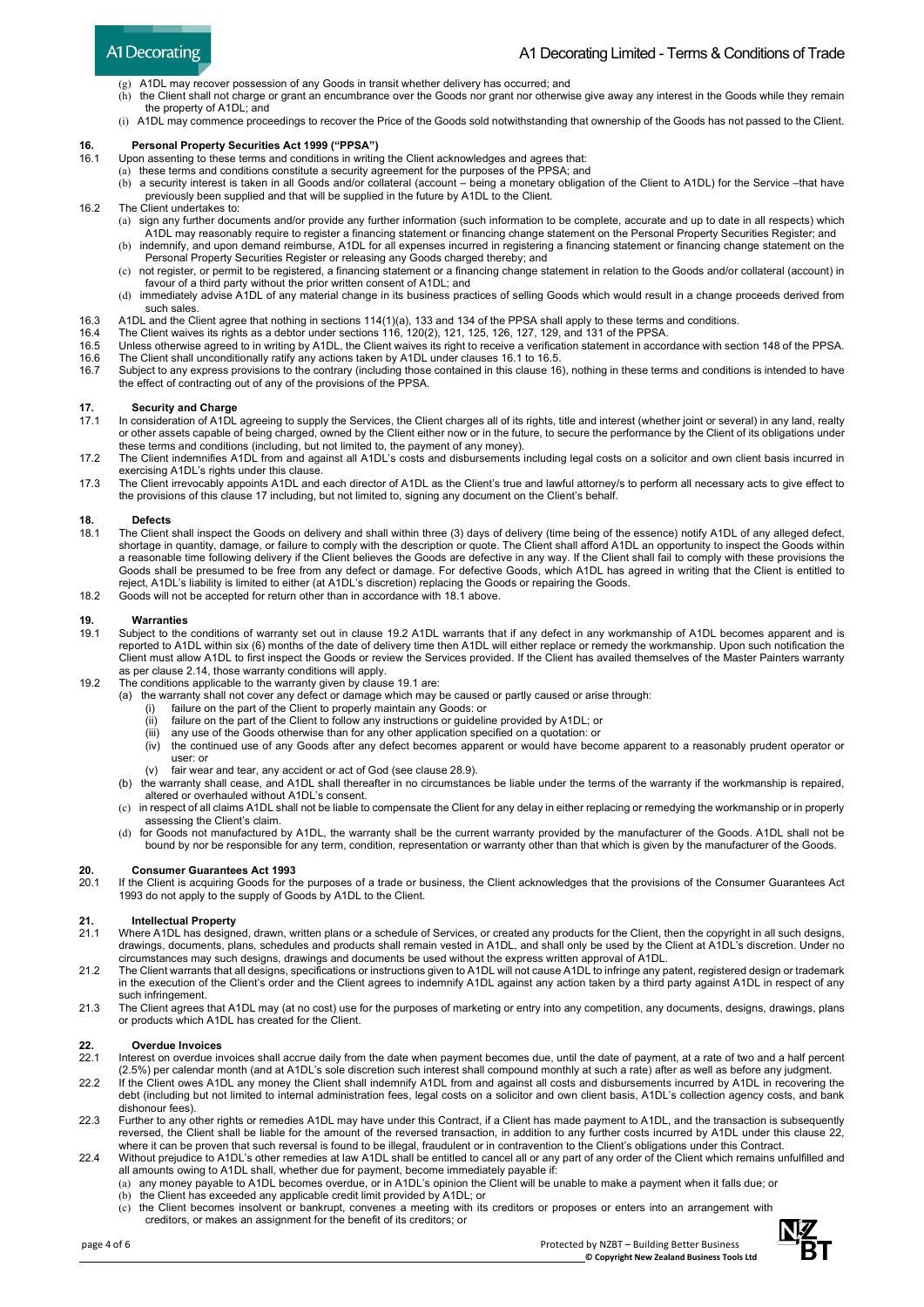

(d) a receiver, manager, liquidator (provisional or otherwise) or similar person is appointed in respect of the Client or any asset of the Client.

# 23. **Cancellation**<br>23.1 Without prejudic

- Without prejudice to any other rights or remedies A1DL may have, if at any time the Client is in breach of any obligation (including those relating to payment and/or failure to remedy any breach in respect of this Contract within ten (10) working days of receipt by the Client of such notice/s) then A1DL may suspend the Services immediately. A1DL will not be liable to the Client for any loss or damage the Client suffers because A1DL has exercised its rights under this clause.
- 23.2 A1DL may cancel any contract to which these terms and conditions apply or cancel delivery of the Services at any time before the Services are commenced by giving written notice to the Client. On giving such notice A1DL shall repay to the Client any sums paid in respect of the Price, less any amounts owing by the Client to A1DL for Services already performed. A1DL shall not be liable for any loss or damage whatsoever arising from such cancellation.
- 23.3 In the event that the Client cancels the delivery of Services the Client shall be liable for any and all loss incurred (whether direct or indirect) by A1DL as a direct result of the cancellation (including, but not limited to, any loss of profits).
- 23.4 Cancellation of orders for products made to the Client's specifications, or for non-stocklist items, will not be accepted once production has commenced, or an order has been placed.

# 24. **Privacy Policy**<br>24.1 All emails, docume

- 24.1 All emails, documents, images, or other recorded information held or used by A1DL is Personal Information as defined and referred to in clause 24.4 and therefore considered confidential. A1DL acknowledges its obligation in relation to the handling, use, disclosure and processing of Personal Information pursuant to the Privacy Act 2020 ("the Act") including Part II of the OECD Guidelines and as set out in Schedule 8 of the Act and any statutory requirements where relevant in a European Economic Area "EEA" then the EU Data Privacy Laws (including the General Data Protection Regulation "GDPR") (collectively, "EU Data Privacy Laws"). A1DL acknowledges that in the event it becomes aware of any data breaches and/or disclosure of the Clients Personal Information, held by A1DL that may result in serious harm to the Client, A1DL will notify the Client in accordance with the Act and/or the GDPR. Any release of such Personal Information must be in accordance with the Act and the GDPR (where relevant) and must be approved by the Client by written consent, unless subject to an operation of law.
- 24.2 Notwithstanding clause 24.1, privacy limitations will extend to A1DL in respect of Cookies where transactions for purchases/orders transpire directly from A1DL's website. A1DL agrees to display reference to such Cookies and/or similar tracking technologies, such as pixels and web beacons (if applicable), such technology allows the collection of Personal Information such as the Client's:
	- (a) IP address, browser, email client type and other similar details;
	- (b) tracking website usage and traffic; and
	- (c) reports are available to A1DL when A1DL sends an email to the Client, so A1DL may collect and review that information (collectively "Personal Information")
- 24.3 If the Client consents to A1DL's use of Cookies on A1DL's website and later wishes to withdraw that consent, the Client may manage and control YKL's privacy controls via the Client's web browser, including removing Cookies by deleting them from the browser history when existing the site.
- 24.4 The Client authorises A1DL or A1DL's agent to:
	- (a) access, collect, retain, and use any information about the Client:
		- (i) (including, name, address, D.O.B, occupation, driver's license details, electronic contact (e.g. Email, Facebook or Twitter details), medical insurance details or next of kin and other contact information (where applicable), previous credit applications, credit history or any overdue fines balance information held by the Ministry of Justice) for the purpose of assessing the Client's creditworthiness; and (ii) for the purpose of marketing products and services to the Client; and
		- (iii) disclose information about the Client, whether collected by A1DL from the Client directly or obtained by A1DL from any other source, to any other credit provider or any credit reporting agency for the purposes of providing or obtaining a credit reference, debt collection or notifying a default by the Client.
- 24.5 Where the Client is an individual the authorities under clause 24.4 are authorities or consents for the purposes of the Privacy Act 2020.<br>24.6 The Client shall have the right to request A1DL for a copy of the personal
	- The Client shall have the right to request A1DL for a copy of the personal information about the Client retained by A1DL and the right to request A1DL to correct any incorrect personal information about the Client held by A1DL.

# **25. Service of Notices**<br>25.1 Any written notice give

Any written notice given under this Contract shall be deemed to have been given and received:

- (a) by handing the notice to the other party, in person; or
- (b) by leaving it at the address of the other party as stated in this Contract; or
- (c) by sending it by registered post to the address of the other party as stated in this Contract; or
- (d) if sent by email to the other party's last known email address.
- 25.2 Any notice that is posted shall be deemed to have been served, unless the contrary is shown, at the time when by the ordinary course of post, the notice would have been delivered.

# **26.** Suspension of Works<br>26.1 Where the Contract is sub

26.1 Where the Contract is subject to the Construction Contracts Act 2002, the Client hereby expressly acknowledges that:

- (a) CPC has the right to suspend work within five (5) working days of written notice of its intent to do so if a payment claim is served on the Client, and: (i) the payment is not paid in full by the due date for payment in accordance with clause 6.5 and/or any subsequent amendments; or new legislation and no payment schedule has been given by the Client; or
	- (ii) a scheduled amount stated in a payment schedule issued by the Client in relation to the payment claim is not paid in full by the due date for its payment; or
	- (iii) the Client has not complied with an adjudicator's notice that the Client must pay an amount to CPC by a particular date; and
- (iv) CPC has given written notice to the Client of its intention to suspend the carrying out of construction work under the Construction Contract. (b) if CPC suspends work, it:
	-
	- (i) is not in breach of Contract; and<br>(ii) is not liable for any loss or dama is not liable for any loss or damage whatsoever suffered, or alleged to be suffered, by the Client or by any person claiming through the Client; and
	- (iii) is entitled to an extension of time to complete the Contract; and
	- $(iv)$  keeps its rights under the Contract including the right to terminate the Contract; and may at any time lift the suspension, even if the amount has not been paid or an adjudicator's determination has not been complied with.
- (c) if CPC exercises the right to suspend work, the exercise of that right does not:
	- affect any rights that would otherwise have been available to CPC under the Contract and Commercial Law Act 2017; or
		- (ii) enable the Client to exercise any rights that may otherwise have been available to the Client under that Act as a direct consequence of CPC suspending work under this provision;
- (d) due to any act or omission by the Client, the Client effectively precludes CPC from continuing the Works or performing or complying with CPC's obligations under this Contract, then without prejudice to CPC's other rights and remedies, CPC may suspend the Works immediately after serving on the Client a written notice specifying the payment default or the act, omission or default upon which the suspension of the Works is based. All costs and expenses incurred by CPC as a result of such suspension and recommencement shall be payable by the Client as if they were a variation.
- 26.2 If pursuant to any right conferred by this Contract, CPC suspends the Works and the default that led to that suspension continues un- remedied subject to clause 23.1 for at least ten (10) working days, CPC shall be entitled to terminate the Contract, in accordance with clause 23.

# **27. Insurance**

- 27.1 A1DL shall have public liability insurance of at least two (2) million dollars. It is the Client's responsibility to ensure that they are similarly insured.
- 27.2 In the event of any breach of this contract by A1DL, the remedies of the Client shall be limited to damages. Under no circumstances shall the liability of A1DL exceed the cost of the Services supplied.
- 27.3 Without limiting clause 12.1, the Client shall at all times and for 6 months after the termination of this agreement maintain comprehensive insurance in relation to the Goods.
- 27.4 The Client shall provide YKL with evidence of such insurance promptly upon request**.**